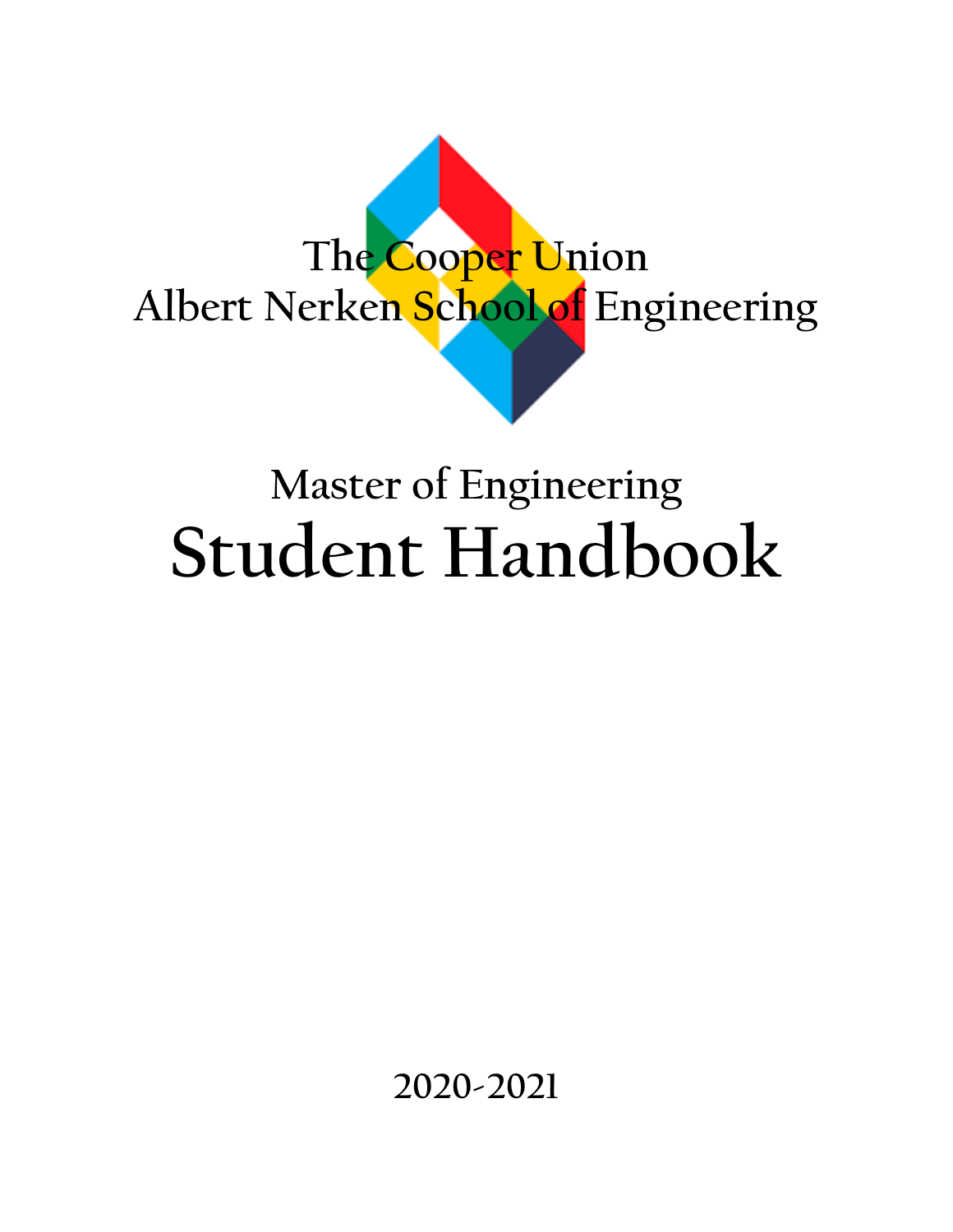### **INTRODUCTION**

The Albert Nerken School of Engineering at the Cooper Union extends you a warm welcome. During your time here, you will be immersed in a vibrant learning environment and surrounded by creative thinkers like you. Our intent is to instill in you an ethos of enlightened contributions to society, where your fellow classmates, faculty, and staff engage in life-long learning and ethical practice.

We have created this handbook as a roadmap to help you navigate your experience here. Please read the policies described in the course [catalog](http://www.cooper.edu/students/registrar/course-catalog/current) before classes begin, as you will be responsible for abiding by the rules and regulations described in these documents. The course catalog includes all information pertaining to degree and graduation requirements, program descriptions and the list of courses offered.

Please note that this handbook is meant to be an online guide and is subject to change. The policies and regulations described in the online Course Catalog are binding.

Once again, welcome to Cooper!

#### **Important Links**

Albert Nerken School of Engineering Master's Program: [www.cooper.edu/engineering/curriculum/master](http://www.cooper.edu/engineering/curriculum/master)

Course Catalog Virtual Document:<http://cooper.edu/students/registrar/course-catalog/current>

Past Catalogs:<http://cooper.edu/students/registrar/course-catalog>

Degree Programs[: http://cooper.edu/admissions/academics](http://cooper.edu/admissions/academics)

Course Listings:<http://cooper.edu/engineering/curriculum/courses>

University Policies[: https://cooper.edu/about/policies](https://cooper.edu/about/policies)

Albert Nerken School of Engineering: [www.cooper.edu/engineering](http://www.cooper.edu/engineering)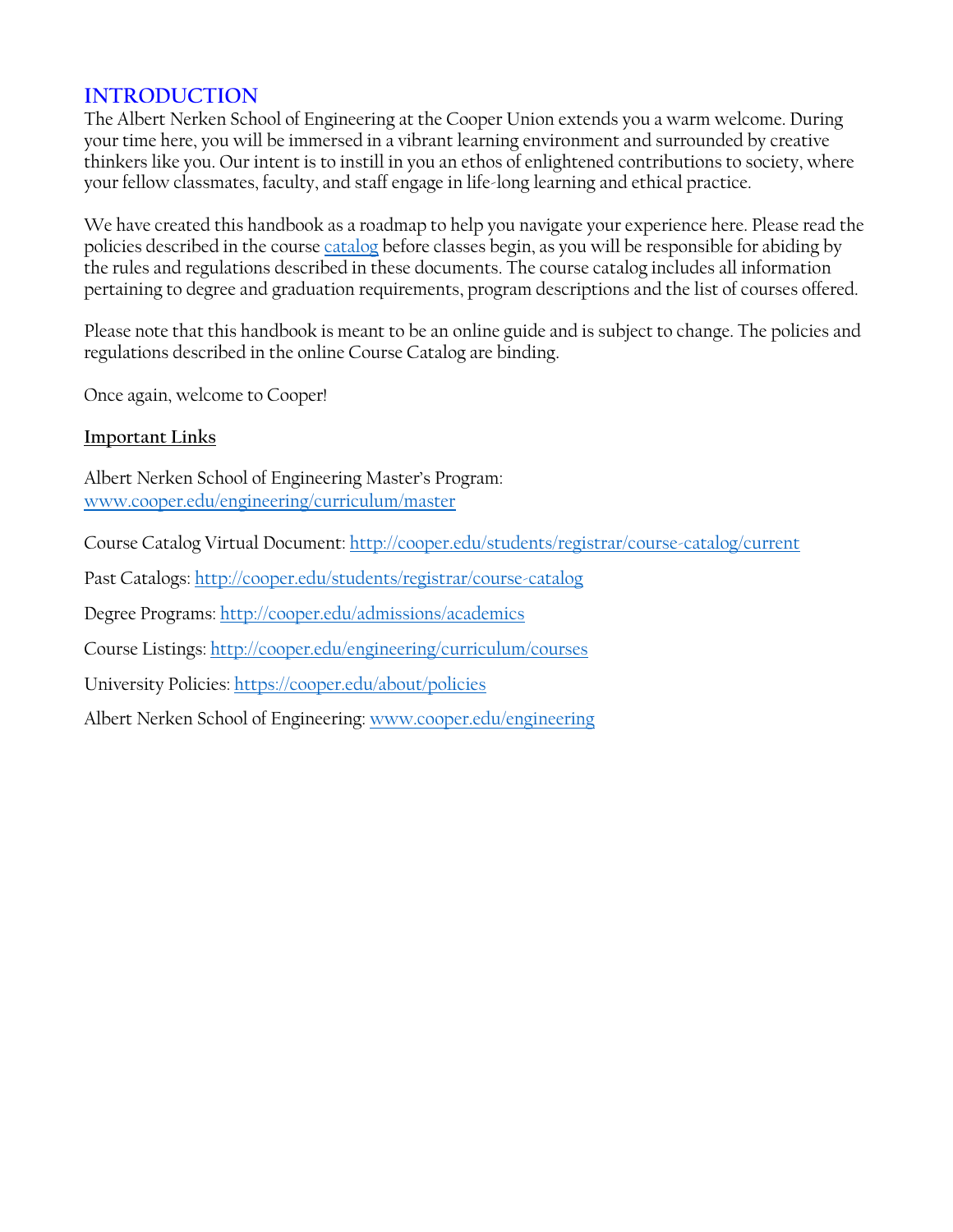### **IMPORTANT CONTACTS**

**Lisa Shay** Associate Dean for Educational Innovation 41 Cooper Square, Rm, 204 New York, NY 10003 Phone: 212.353.4309 E-mail: [lisa.shay@cooper.edu](mailto:lisa.shay@cooper.edu)

#### **Beth Slack**

Administrative Associate 41 Cooper Square, Rm. 204 New York, NY 10003 Phone: 212.353.4287 E-mail: [beth.slack@cooper.edu](mailto:beth.slack@cooper.edu)

#### **Office of Admissions and Records**

30 Cooper Square, 3rd Floor New York, NY 10003 Phone: 212.353.4120 E-mail: admissions@cooper.edu <http://cooper.edu/admissions/contact>

#### **Office of Financial Aid**

30 Cooper Square, 2nd Floor New York, NY 10003 Phone: 212.353.4043 <https://www.cooper.edu/admissions/financial-aid>

#### **Office of Student Affairs**

29 Third Avenue, 3rd Floor New York, NY 10003 <http://www.cooper.edu/students/student-affairs>

**Department chair contact information:** Professor Melody Baglione, Chair of Mechanical Engineering Phone: 212.353.4295

E-mail: [melody.baglione@cooper.edu](mailto:melody.baglione@cooper.edu)

Professor Fred Fontaine, Chair of Electrical Engineering Phone: 212.353.4335 E-mail: [fred.fontaine@cooper.edu](mailto:fred.fontaine@cooper.edu)

Professor Vito Guido, Chair of Civil Engineering Phone: 212.353.4304 E-mail: [vito.guido@cooper.edu](mailto:vito.guido@cooper.edu)

Professor O. Charles Okorafor, Chair of Chemical Engineering Phone: 212.353.4371 E-mail: [ogbonnaya.okorafor@cooper.edu](mailto:ogbonnaya.okorafor@cooper.edu)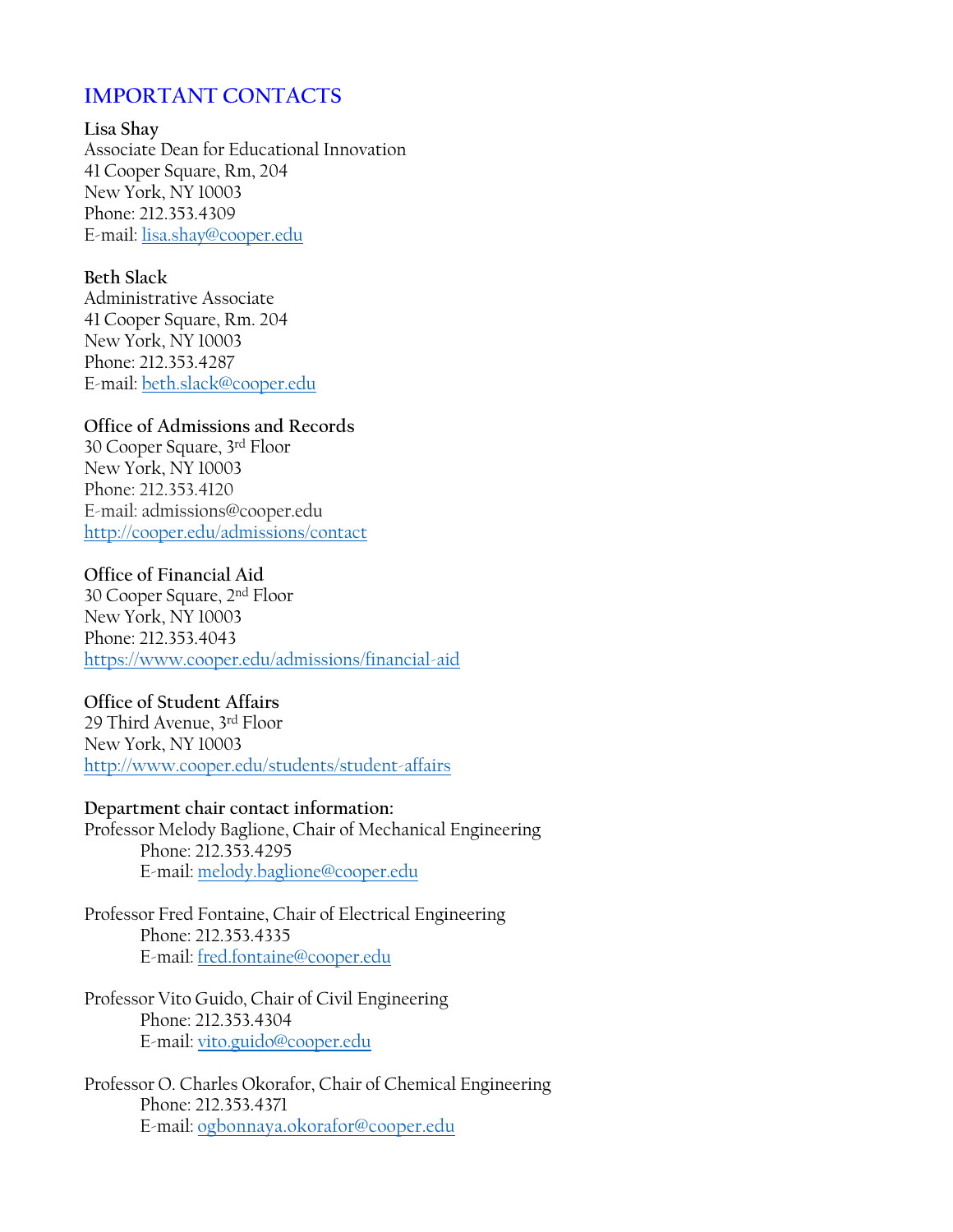# **ACADEMIC INTEGRITY**

Professors at Cooper Union are committed to preserving an environment that challenges every student to realize their potential. You are expected to provide your best effort and will be supported to produce original work of the highest caliber. Firm guidelines defining violations of academic integrity are listed in the Course Catalog under ['Academic Standards](http://cooper.edu/engineering/curriculum/academic-standards-regulations) and Regulations'. If the definitions of cheating are unclear to you, it is your responsibility to review your professor's policies to ensure compliance.

#### **SCHOOL POLICIES & HEALTH FORMS**

All school policies are detaile[d here.](http://cooper.edu/about/policies) They include codes of conduct, alcohol, drugs, smoking, copyrights, sexual assault, non-discrimination, and anti-harassment. **You are solely responsible for knowing and following the rules and procedures as stated in the policies, course catalog and the MEng Student Handbook, all of which are on our website**. You should contact the Dean's office in case of questions.

**Health Forms:** It is mandatory that incoming Cooper Union students complete and return the Cooper Union health forms and the New York State required response forms for Meningitis, Measles, Mumps and Rubella. **A physician must fill out, sign and stamp the forms. You cannot attend classes until these forms are completed and received.** The Cooper Union health forms can be accessed [here.](http://cooper.edu/students/student-affairs/health/health-forms)

#### **SAFETY, SECURITY, AND CAMPUS EMERGENCIES**

Cooper Union is committed to providing a safe and secure learning environment for our students, staff, and faculty. All first year and transfer students in the School of Engineering are required to take a shop safety course and pass a written exam. All laboratory personnel and professors will review safety procedures posted in their labs before you start working with them. Please contact the faculty member supervising a particular lab to learn about required safety procedures.

If you witness any safety violations, you are strongly urged to report them to the supervising staff member and/or professor. Anonymous reporting can be performed [here.](https://safety.cooper.edu/) Important campus-wide safety and emergency guidelines are handed out to every student, but can also be found [here.](http://cooper.edu/students/safety) Remember, you are an integral part of keeping our campus safe and secure. Every active student will be provided with a photo identification card that must be swiped to enter 41 Cooper Square, the Foundation Building, and the Residence Hall. Visitors can be signed in through the Dean's Office by obtaining a visitor's pass; host students must always accompany their guests, and guests are not granted access to labs.

**Cooper ID:** In order to have your ID ready for pick-up on your first day, you'll need to submit a photo via email to [ids@cooper.edu.](mailto:ids@cooper.edu) The photo format should be passport-style and meet the following requirements:

- The photo should be a color, .jpg or .jpeg file.
- This picture is for identification purposes, so it must clearly identify you.
- The background should be uniform and light-colored.
- You must be facing forward, with your head and shoulders clearly visible.
- Photos should not include other people or animals  $\sim$  no group photos
- There can be no red eye or flash reflection on glasses or contact lenses.
- No hats, sunglasses, jewelry, or garments of any sort that obstruct the view of your face.
- The file cannot exceed 100k in size.
- The file should be saved as the following: "firstname-lastname.jpg or .jpeg"

When submitting your photo please include the following information in the body of the email:

• Full legal name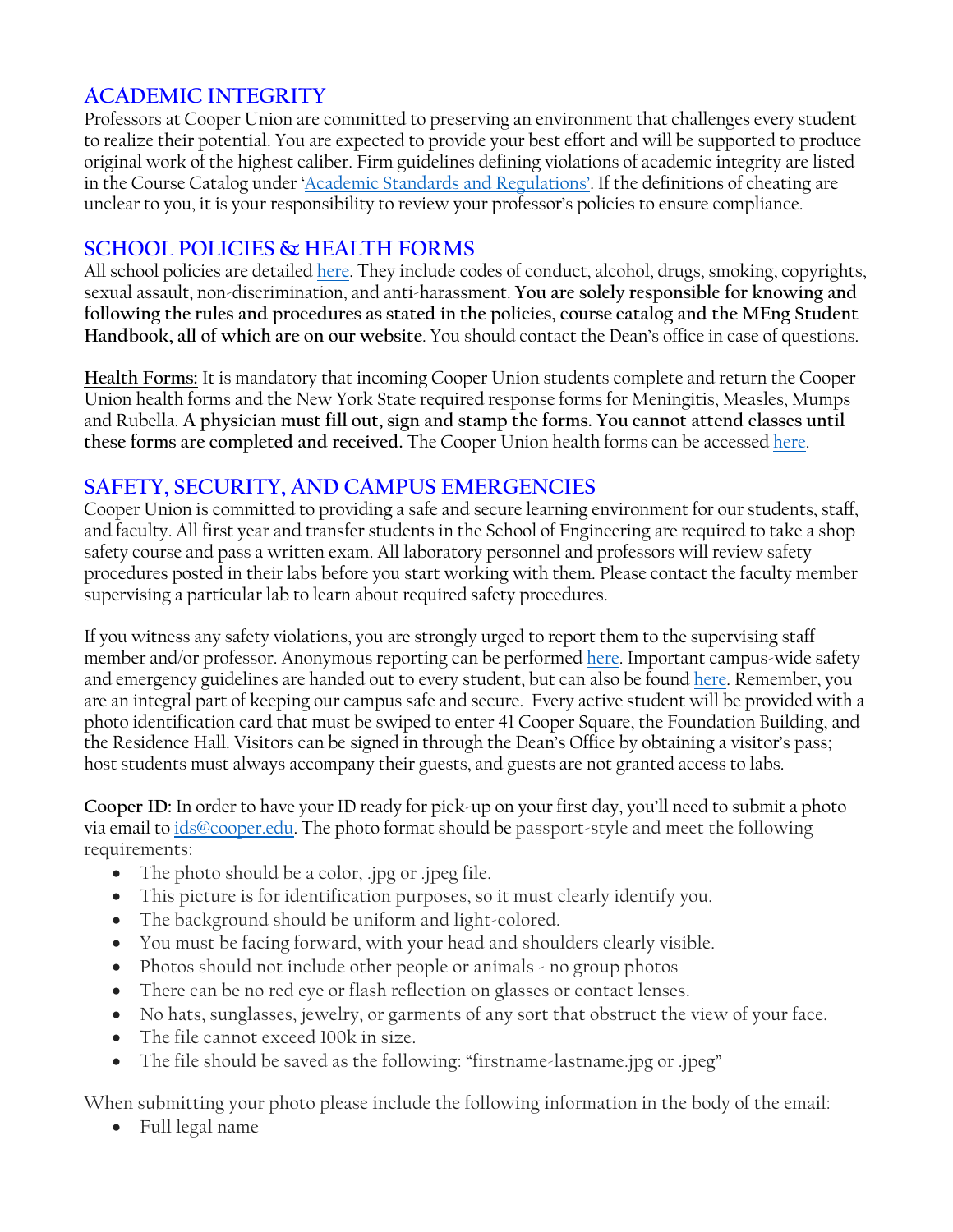- Student ID number, if known
- Date of Birth
- Specify if you will be living on campus
- Specify that you are a master's student

If you are unable to submit a photo or the photo was not acceptable, a new ID photo will be taken during orientation. If you have any questions regarding this procedure, contact the Campus Safety and Security Office at [security@cooper.edu](mailto:security@cooper.edu) or 212.353.4119.

# **DEGREE REQUIREMENTS**

**Credit Requirement:** A minimum of 30 graduate (400) level credits beyond the baccalaureate degree must be completed at The Cooper Union (in addition to possible undergraduate deficiencies) for both the thesis requiring MEng Program and the non-thesis MEng Program. All graduate level credits, including any cross-listed upper level undergraduate credits, must be approved by your academic advisor.

**Credit Transfer:** Students in the MEng Program who received the BE or BSE degree from Cooper Union, or who receive the BE or BSE degree concurrently with the MEng degree, may apply graduate (400) level credits taken in excess of the requirements for the BE/BSE degree (including any minors) towards the requirements for the MEng degree. There is no cap on the number of 400-level credits that can be transferred from the undergraduate to graduate program for either option (thesis or non-thesis). Courses that counted towards the undergraduate degree may not also be used for the graduate degree. No transfer credit is awarded for graduate courses taken outside of Cooper Union.

**GPA Requirement:** A minimum overall grade point average of 3.0 is needed in all courses used to satisfy the 30-credit master's degree requirement.

**Pre-Requisite Requirements for Graduate (400) Level Courses:** Students who completed their undergraduate degree at Cooper Union are responsible for meeting the prerequisite requirements for all courses. If appropriate, they may submit a Waiver of Prerequisite Form which can be found in the Engineering Dean's Office. Master's students who did not complete their undergraduate degree at Cooper Union do not have to submit a Waiver of Prerequisite Form. Their advisor will be able to override the prerequisite in the system and approve their addition to the class.

**Timeline:** Students have up to five years to complete their degree. Mechanical or Civil Engineering students must declare whether they plan to pursue the thesis or non-thesis option by the end of their third year or when they complete 24 credits, whichever comes first. Students in the Chemical Engineering department do not have a non-thesis option. Students in the Electrical Engineering department must declare their thesis or non-thesis status upon acceptance into the program in consultation with the Department Chair. Students in these programs still have up to five years to complete the program. Once students declare the thesis option, they have four semesters to finish the program. Students may complete the degree requirements as part-time (eight (8) or fewer credits per semester) or full-time (nine (9) or more credits per semester) students in consultation with their advisor. Students receiving more than 50% scholarship or who are in receipt of a Fellowship may be required to complete their degree on a different timeline. Thesis students who have completed all but their thesis will be considered full-time in their final semester even though they will register for only six (6) credits.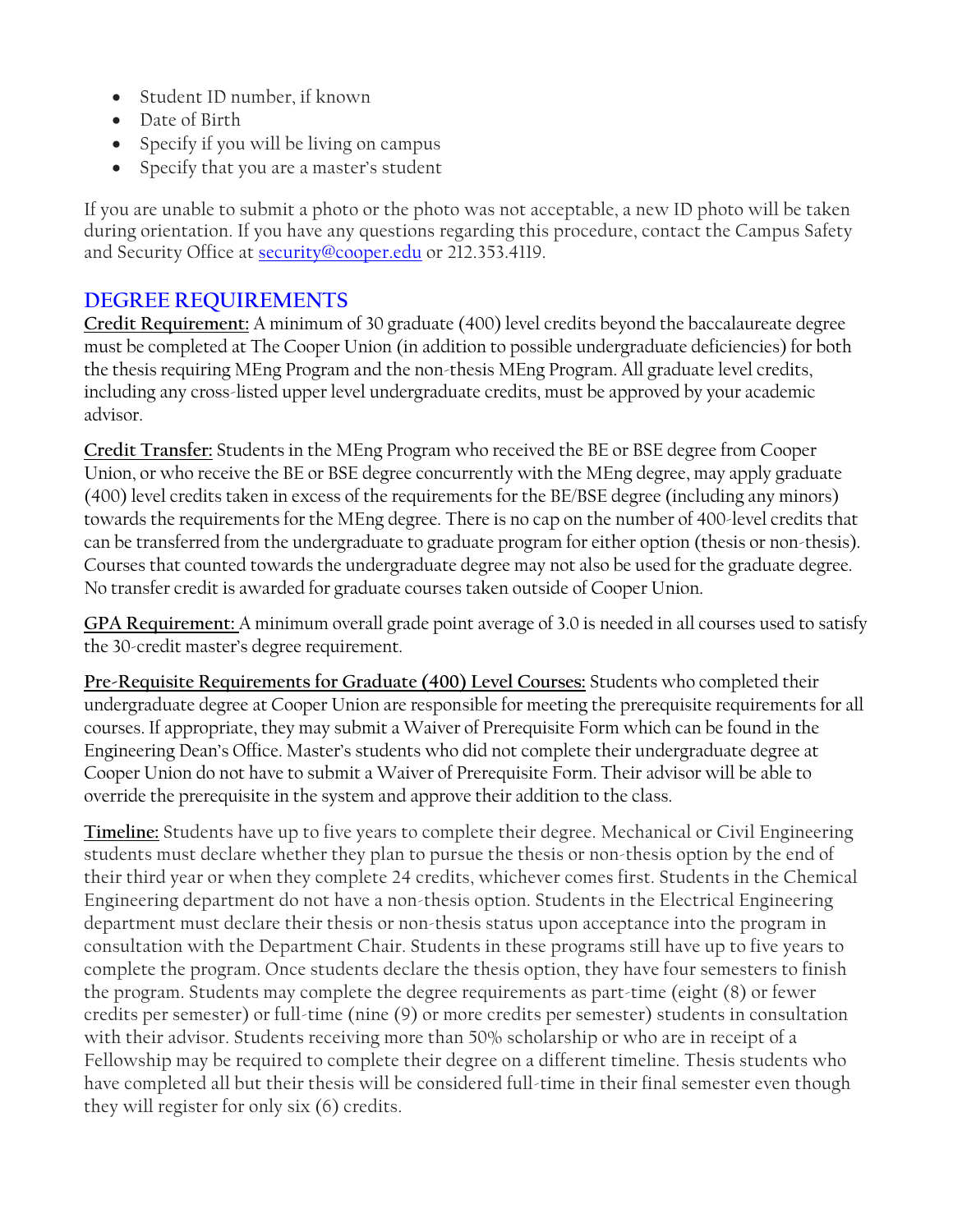**Thesis vs non-Thesis option**: Students are accepted into the graduate program in their major either with a "thesis," "non-thesis" or "undeclared" classification.

Thesis option checklist:

- o Advisor Identified
- o Complete course requirements (24 credits)
- o Complete thesis requirement (6 credits)
- o Submit thesis draft
- o Schedule defense
- o Pass defense
- o Degree audit and faculty approval

Thesis students should register for thesis credits every semester after they declare the thesis option, although their account will be billed for the six (6) credits only the first time they register for them. Students should register for XXX-499A (billable) for their first semester of thesis credits, 499B (nonbillable) in their second, 499C (non-billable) in the third, and 499D (non-billable) in their fourth. If a student requires more than four semesters and are approved for an extension of matriculation, they will register for 499E for any additional semesters. Please note that registering for the 499E thesis course triggers the maintenance of matriculation fee which will be applied for each additional term.

Non-thesis option checklist:

- o Advisor Identified
- o Complete course requirements (30 credits)
- o Complete writing requirement
- o Complete the Special Project Approval Form and turn it in with any required collateral material to the Dean's Office
- o Degree audit and faculty approval

**Degree Audit:** You should request a credit audit from your advisor one or two semesters prior to when you expect to complete all course requirements.

**Thesis Guidelines & Deadlines:** At the end of each semester, the Thesis Guidelines and Deadlines document will be distributed for the next semester. This document includes all requirements for submitting and defending your thesis. The document can also he foun[d here.](http://cooper.edu/engineering/curriculum/master/guidelines-masters-thesis)

**Completing Within the First Two Weeks of the Semester:** Thesis students have the option to complete their degree within the first two weeks of either the fall or spring semester. The deadlines are included in the Thesis Guidelines and Deadlines document distributed each semester. If a student meets all requirements, they will not pay tuition or fees for the semester in which they complete. If students decide to pursue this option, they **should not** register for thesis credits the semester they plan to complete.

**Non-Thesis Deadline:** The Non-Thesis Special Project Approval Form along with all supplementary materials is due to the Dean's Office no later than 12pm on the final day of the term. Please see the [academic calendar](http://cooper.edu/about/academic-calendars) to confirm this date.

**Commencement:** Master's students will not be allowed to participate in Commencement unless they have fulfilled all degree requirements and have been approved for graduation by the Academic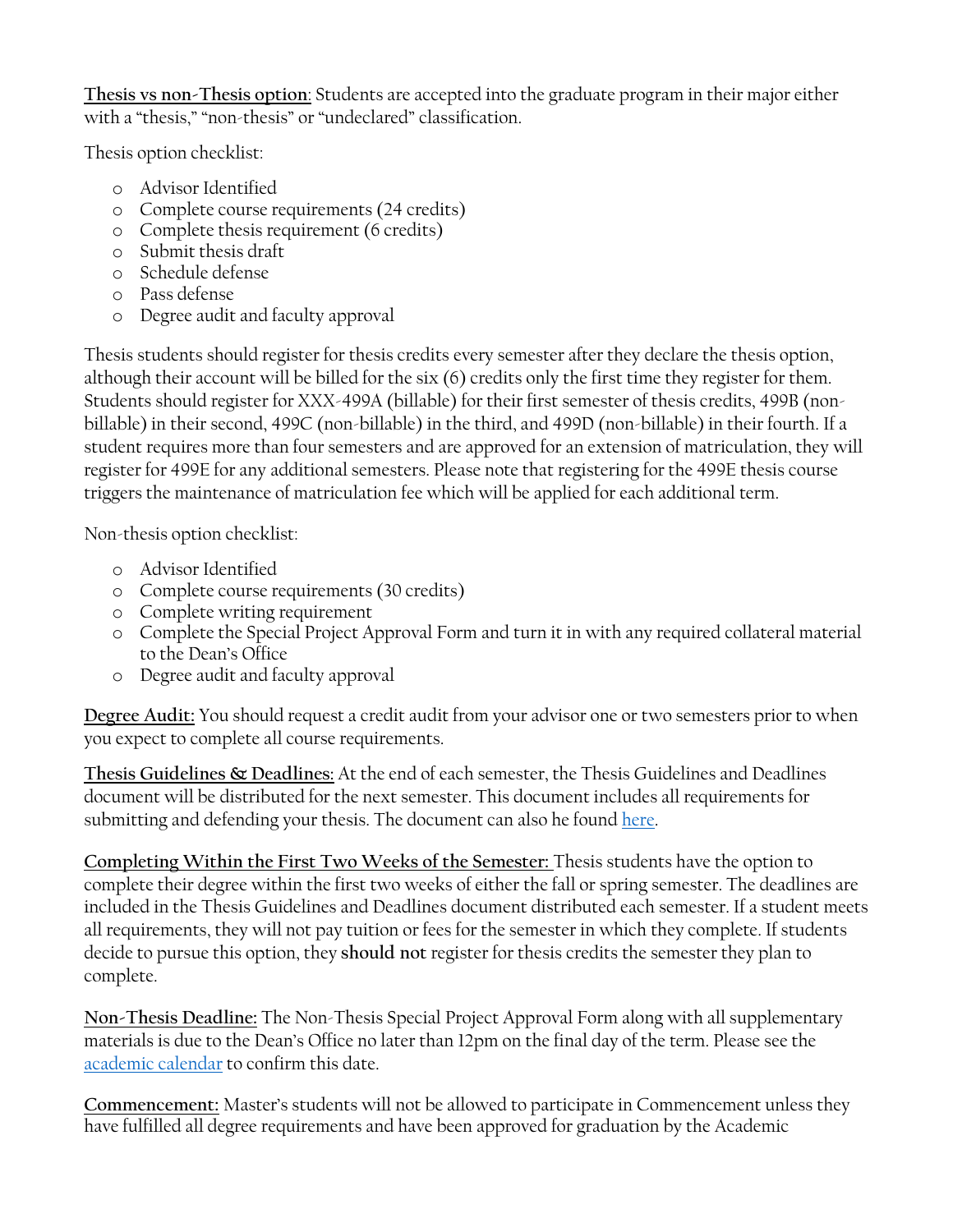Standards Committee and Cooper Union Board of Directors. Students who complete their degree requirements in September will graduate in December. Students who complete their degree requirements in December, January and May will graduate in May. Students may choose to participate in the May commencement whether they graduate in December or May. Students who do not plan to attend the commencement ceremony should make arrangements with the Office of Admissions and Records, 30 Cooper Square, 3rd Floor, NY, NY 10003 to pick up their diploma or have their diploma mailed to them.

## **REGISTRATION**

Incoming students will register for courses in the spring if they accept admission prior to the end of spring registration. Otherwise, students may register during a registration session in August. As a last resort, students may register during the Add/Drop Period during the first week of classes in the fall. When you accept admission to Cooper, you should speak to your department chair about the advisement process and choosing an advisor. Once you have a computer account, you should create a Course Plan in Student Self Service, which your advisor must approve. Students can receive advisor approval of their Course Plan any time before registration. After the Course Plan is approved, you must then register for the courses through the Student Self Service portal. Additional information about registration can be found [here.](http://cooper.edu/students/registrar/registration)

Registration for spring courses occurs during a registration period in November.

**Add/Drop Period:** The first week and a half of the semester is the Add/Drop Period. Students may add or drop classes during this time with no record of this change on your transcript. After the Add/Drop Period ends, students may not add any more courses including independent studies. For classes being dropped between the second and eighth weeks, a "W" will be placed next to the course on your student transcript. To resolve special situations, such as conflicting or overlapping classes or missing prerequisites students must ask their advisors to email the registrar staff. Please note that all deadlines for add/drop are listed in the academic calendar and these dates are non-negotiable.

In extenuating circumstances, and with the signatures of the course faculty member, your academic advisor, and the Dean of the School of Engineering, "Drop's" will be allowed after the eighth week. This condition requires an additional waiver form, found in the Deans' Office, to be signed by those listed above. Otherwise, withdrawals are not allowed, and you will receive an "F" in that course. You should be factoring the course workload into your course selections during registration. To resolve these special situations, students must ask their advisors to email the registrar staff. Such approvals will usually require documented medical paperwork or other documented back up.

**Late Registration:** Students who do not register during the add/drop period but still wish to register for a semester will be assessed a \$100 late fee.

**Failure to Register:** Students who do not register for the semester will be automatically withdrawn from the program and will need to submit a reinstatement request to the Dean's Office to return. If you do not submit a reinstatement request within two years, you will need to reapply to the program. If you need to take time off from the program, you may apply for a Leave of Absence or Withdrawal from the program.

**Courses:** Courses (even a single course) will be demanding. Both full and part time students should plan accordingly. Also, please note that some courses will be offered only during the day, and not all courses are offered every semester or every year. Current course offerings can be found [here.](http://cooper.edu/engineering/class-schedule)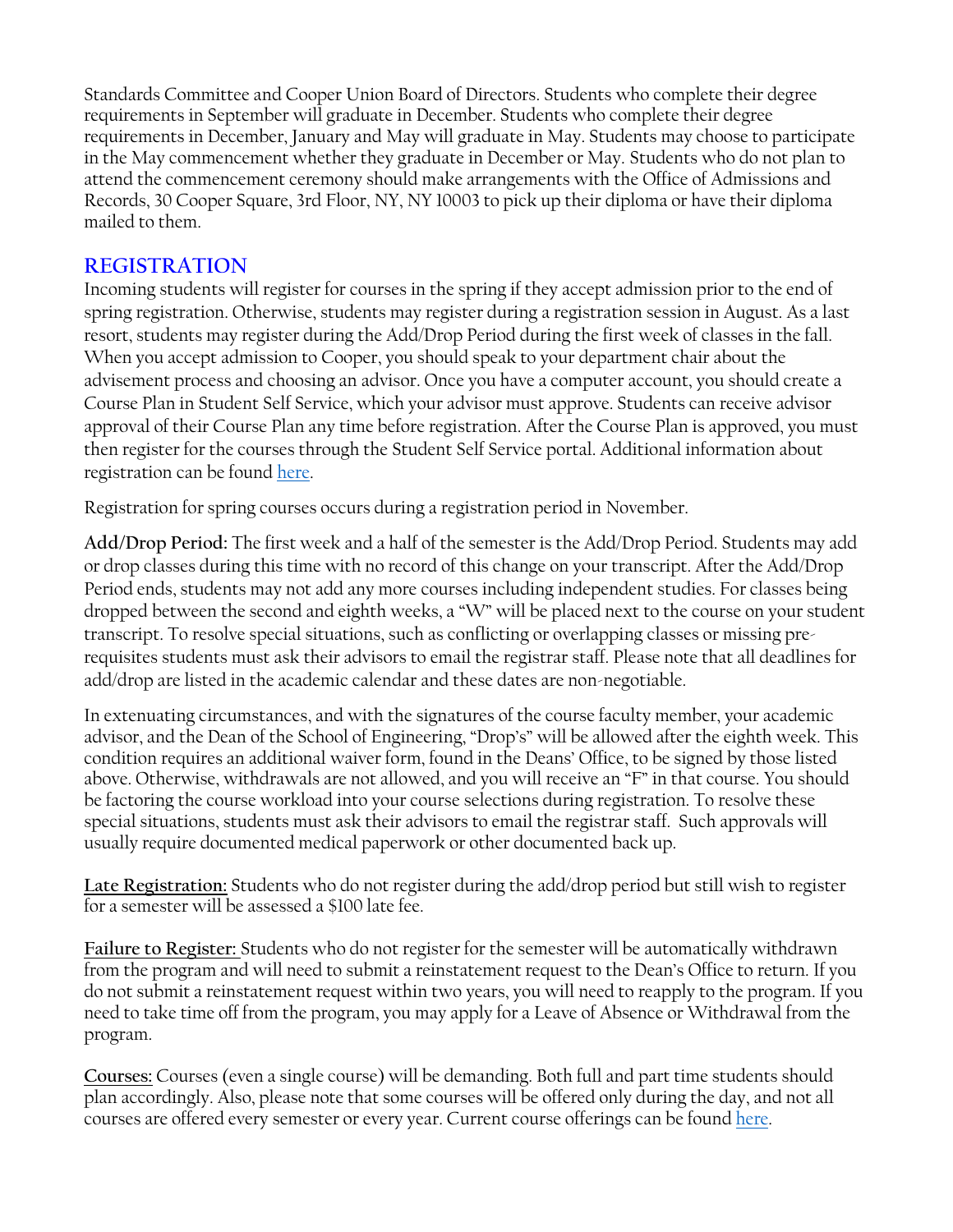# **FINANCIAL INFORMATION**

**Tuition:** Current tuition and fees rates and information can be foun[d here.](http://cooper.edu/admissions/tuition-fees) The 2020-2021 tuition rate for the MEng program is \$1,390/credit. Prior to the beginning of each semester and/or registration period, the Dean's Office will email tuition payment deadlines. Final tuition due balances will be posted to your account immediately after the add/drop period of each semester. Please note that payments received after the deadline will be assessed a \$100 late fee.

**Payment Plan:** Students can sign up for a payment plan through your Student Self-Service account. The semester's tuition will be evenly divided into three payments. A \$50 payment plan enrollment fee (per plan) will be added to your total bill. A \$100 late payment fee will be assessed for each late payment. A \$25 returned payment fee will be charged to your account. Information on how to register for the payment plan can be foun[d here.](https://cooper.edu/admissions/tuition-fees#Tuition/Housing%20Payment%20Plan%20Policy)

**Maintenance of Matriculation Fee:** Master's students who extend their studies beyond the expected program length, five years or four semesters after declaring the thesis track, will be assessed a maintenance of matriculation fee of \$3,000 per semester. Students must be granted a program extension and fill out the appropriate form, available from the Dean's Office, to continue in the program past the expected program length.

**Refund:** Should a student choose to leave Cooper Union, during the first week, they are entitled to a 100% tuition refund. If they leave by the 14th day, they are entitled to a 50% refund. By the 20th day, they are entitled to a 25% refund. After the 28<sup>th</sup> day, they are not entitled to a refund. Please note that fees will not be refunded.

**Health Insurance:** All Domestic and International Students enrolled in 6 or more credit hours at Cooper Union are automatically enrolled in the Student Health Insurance Plan. Domestic students may waive this coverage if they already have comparable health insurance. You will be required to verify your health insurance is currently active. Note: International Students may not waive the Student Health Insurance Plan. Information about the school's insurance policy, as well as how to request a waiver, can be foun[d here.](http://cooper.edu/admissions/tuition-fees#Cooper%20Union%20Health%20Insurance)

#### **LEAVE OF ABSENCE, WITHDRAWAL, RESIGNATION & DEFERRAL**

**Leave of absence (LOA):** A leave of absence is a temporary absence for one or two semesters, according to the Engineering school rules. Students taking a leave for military service can take up to six semesters. Students on an LOA are still matriculated at Cooper Union, but pay no tuition or fees while on leave. They do not have access to Cooper Union facilities or resources. At least one month prior to the start of the semester they wish to return, students must submit a Notice of Reinstatement Form along with a letter requesting reinstatement. Students must complete at least one year in the master's program to be eligible to request an LOA.

Information about the process to request a **Medical LOA** can be foun[d here.](http://cooper.edu/students/student-affairs/health/medical-leave-of-absence)

**Withdrawal:** A withdrawal is a permanent departure from Cooper Union with possibility of reenrollment. A student who has withdrawn may petition the Academic Standards Committee for reinstatement. If more than two years have elapsed, a withdrawn applicant must re-apply through the usual admissions process. To withdraw, you should request a Withdrawal Form from the Dean's Office.

**Resignation:** A student may "resign" at any time in writing; a resignation is a permanent departure without possibility of reenrollment or re-matriculation, meaning that you are unable to return to the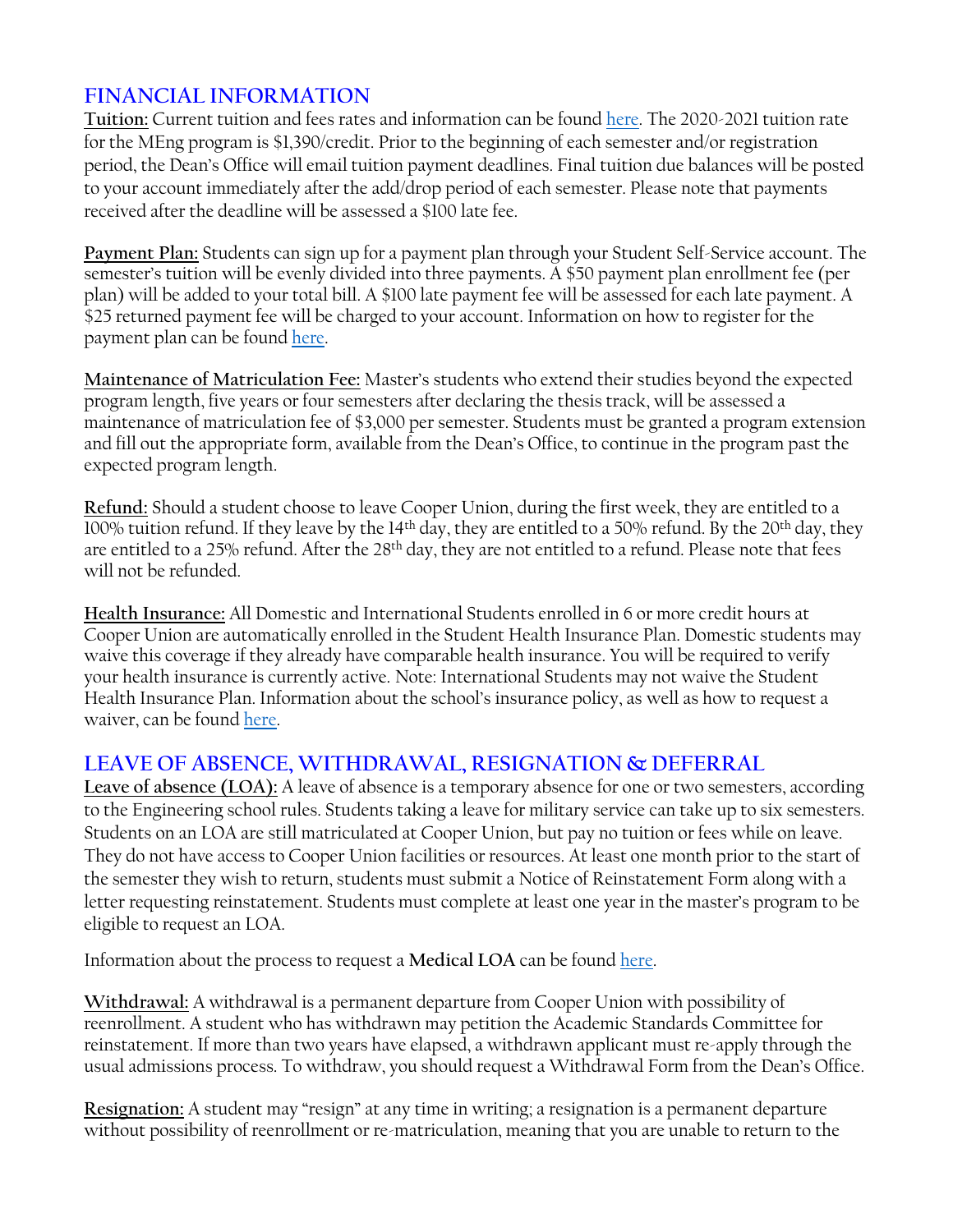program, and is accompanied by a separation notice that is placed in the student's file. Students who wish to resign should request a Resignation Form from the Dean's Office.

**Deferral:** Students may not defer their entrance into the MEng program. Should you wish to apply again the following year, you will need to notify the Admissions Department of your intention to reapply and submit an updated resume and personal statement. The application fee will be waived.

## **COMMUNICATION**

It is essential that you check your physical mailbox (color-coded by major on the 5th floor, dependent on access to the building because of Covid-19) and Cooper email regularly as these are both important ways in which we will communicate with you.

**E-mail Address:** The CU Computer Center staff will set you up with an @cooper.edu extension, once you have submitted your medical forms and paid your deposit(s). Once your e-mail address has been set up, you will be notified by a Computer Center staff member.

**Lockers**: Students have access to a locker located at 41 Cooper Square (if building access is permitted). To receive a locker, please go to the Buildings & Grounds office during regular business hours, located at 41 Cooper Square, room 111. You will receive your locker as well as a school-approved lock. Please note that only school-approved locks can be used on the school's lockers. If you have any questions about receiving a locker, please call 212.353.4105.

**Receiving Mail & Packages:** All mail and packages must be addressed to the centralized mailing address. Please see examples below.

If a student lives in the residence hall:

Attn: **Student Name** Student Resident/Student Affairs Cooper Union 7 East 7th Street Residence Hall, Room **#** New York, NY 10003

If a student does not live in the in the residence hall:

Attn: **Student Name** Student (Non-Resident) Cooper Union 7 East 7th Street **Student email address** New York, NY 10003

Students will be notified by email when an item arrives. Items must be picked up during mail room service hours (usually Monday - Friday, 9am-6pm, Foundation Building, lower level room B00A), and if items are not picked up after seven business days, they will be sent back to the return address unless other arrangements have been made.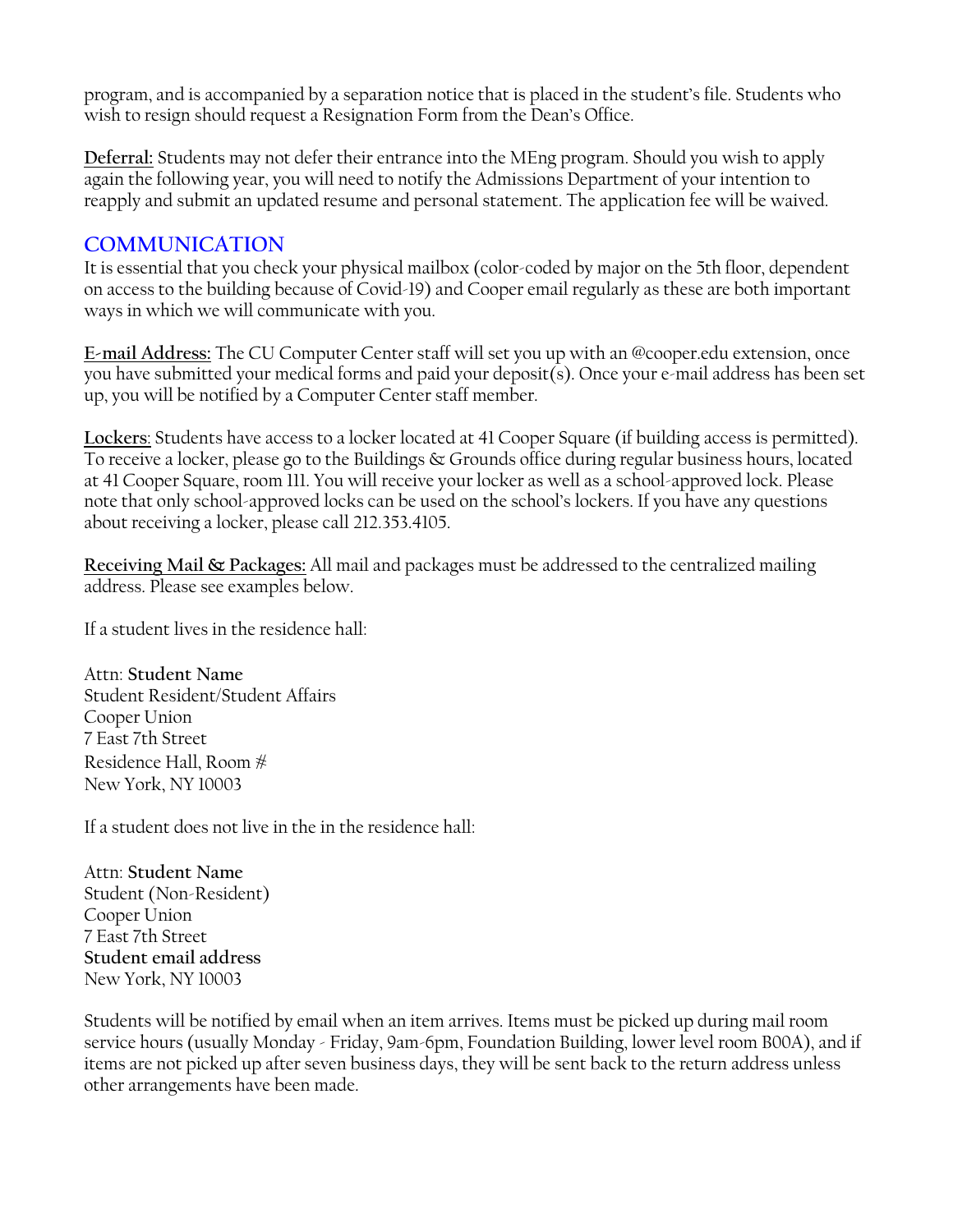**Wifi Access:** To access the Cooper Union networks (cooper-a or cooper-g), please use your @cooper.edu username and password. Prior to entering your username and password, you might be prompted to enter an access password. That password is "coopercu".

## **ACADEMIC CALENDAR & DEAN'S OFFICE HOURS**

The Cooper Union for The Advancement of Science and Art operates within a two semester calendar (fall and spring). Most classes are scheduled Monday through Friday between the hours of 8:00 a.m. and 9:00 p.m. We offer a limited summer session with courses typically provided in Math, Physics, and Engineering. The 2020-2021 academic calendar can be found below and [online.](https://cooper.edu/about/academic-calendars) These dates are nonnegotiable.

Normal business hours are: Monday through Friday, 9 a.m. - 5 p.m. From early June through Labor Day, Cooper Union operates under a summer schedule: Monday through Thursday, 9 a.m. - 5:15 p.m.

| Mon, Aug 1                | Student bill due date                             |                                                                                                                                               |
|---------------------------|---------------------------------------------------|-----------------------------------------------------------------------------------------------------------------------------------------------|
| Tue, Aug 25 - Sun, Aug 30 | Orientation                                       |                                                                                                                                               |
| Mon, Aug 31               | Fall 2020 Semester Begins                         | Monday Classes Meet                                                                                                                           |
| Mon, Aug 31 - Tue, Sep 8  | Course Adjustment Period                          | Students can add/drop courses with advisor<br>assistance                                                                                      |
| Mon, Sep 7                | Labor Day                                         | Offices and Classrooms are closed                                                                                                             |
| Tue, Sep 8                | Fall Festival                                     |                                                                                                                                               |
| Tue, Sep 8                | Course Add/Drop deadline                          | Last day to add/drop courses. Last day to take<br>leave of absence or fully withdraw from School and<br>receive full tuition and fees refund. |
| Mon, Oct 12               | Outstanding Student Bills Due<br>and Account Hold | Hold placed on student records preventing future<br>course registration and/or release of transcript<br>pending payment                       |
| Wed, Oct 28               | Last Day to withdraw from<br>classes              |                                                                                                                                               |
| Tue, Nov 17 - Mon, Nov 23 | Registration for Spring 2021<br>classes           | All students must have advisor approval in order to<br>register                                                                               |
| Tue, Nov 24               | MODIFIED SCHEDULE                                 | THURSDAY classes meet                                                                                                                         |
| Wed, Nov 25               | MODIFIED SCHEDULE                                 | FRIDAY classes meet                                                                                                                           |
| Thu, Nov 26 - Fri, Nov 27 | Thanksgiving Holiday                              | Offices and Classrooms are closed                                                                                                             |
| Mon, Nov 30               | Classes Resume                                    |                                                                                                                                               |

#### **2020-2021 Academic Calendar:**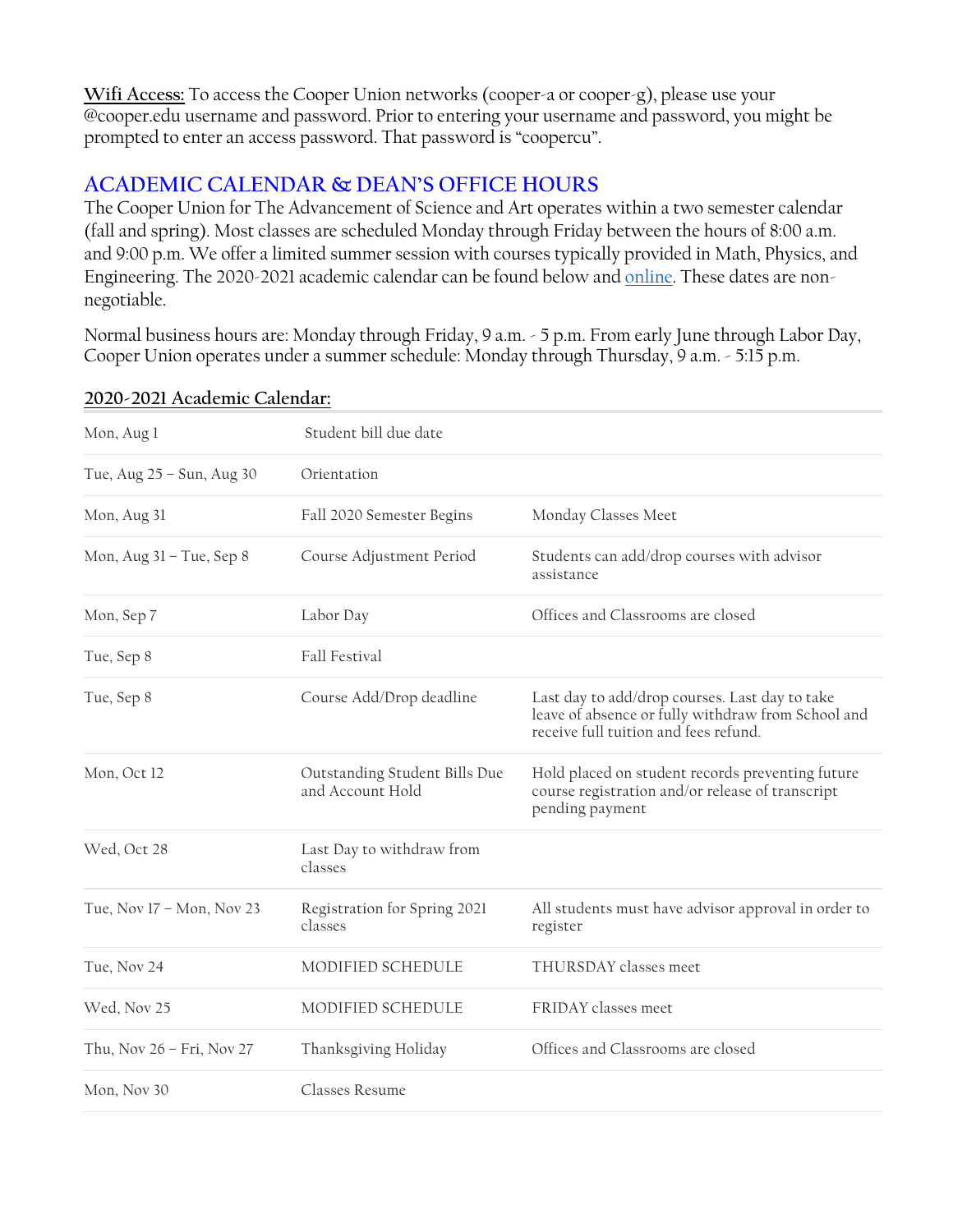| Thu, Dec $10 - Fri$ , Dec $11$ | Study Period                                              | No Classes                                                                                                                                                                                                                                |
|--------------------------------|-----------------------------------------------------------|-------------------------------------------------------------------------------------------------------------------------------------------------------------------------------------------------------------------------------------------|
| Mon, Dec 14 - Fri, Dec 18      | Final Classes, crits and exams                            | Students meet in regularly assigned rooms at<br>regular times                                                                                                                                                                             |
| Fri, Dec 18                    | End of Fall term                                          | Last day of the fall 2020 term                                                                                                                                                                                                            |
| Mon, Dec 21 - Sun, Jan 17      | <b>Winter Recess</b>                                      | All schools closed                                                                                                                                                                                                                        |
| Wed, Dec 23 - Sun, Jan 3       | Staff Holiday                                             |                                                                                                                                                                                                                                           |
| Mon, Jan 4                     | Administrative Offices Re-open<br>Fall grades due         | All grades due to the Office of the Registrar before<br>noon (12PM)                                                                                                                                                                       |
| Tue, Jan 5                     | Spring 2021 Bill Due Date                                 |                                                                                                                                                                                                                                           |
| Mon, Jan 18                    | Martin Luther King Jr. Birthday                           | Staff Holiday                                                                                                                                                                                                                             |
| Tue, Jan 19                    | Spring 2021 Semester begins                               | Spring semester begins. MONDAY classes meet                                                                                                                                                                                               |
| Tue, Jan 19 - Tue, Jan 26      | Course Adjustment Period                                  | Students can add/drop courses with advisor<br>assistance                                                                                                                                                                                  |
| Tue, Jan 26                    | Course Add/Drop Deadline                                  | Last day to add/drop courses. Last day to take<br>leave of absence or fully withdraw from School and<br>receive full tuition and fees refund. Advisors and<br>School Offices are informed as to how to handle<br>Tuesday evening courses. |
| Wed, Feb 10                    | MODIFIED SCHEDULE                                         | FRIDAY classes meet                                                                                                                                                                                                                       |
| Fri, Feb 12                    | Founder's Day                                             | Classrooms and office closed                                                                                                                                                                                                              |
| Mon, Feb 15                    | President's Day                                           | Classrooms and office closed                                                                                                                                                                                                              |
| Fri, Mar 12                    | Outstanding Student Bills Due<br>and Account Hold         | Hold placed on student records preventing fruture<br>course registration and/or release of transcript<br>pending payment                                                                                                                  |
| Sat, Mar 13 - Sun, Mar 21      | <b>Spring Recess</b>                                      | No Classes. Administrative offices remain open                                                                                                                                                                                            |
| Wed, Mar 31                    | Last Day to withdraw from<br>classes                      |                                                                                                                                                                                                                                           |
| Tue, Apr 20 - Fri, Apr 23      | Course Registration for both<br>Summer 2021 and Fall 2021 | Registration into Summer and/or Fall semester<br>courses. All students must have advisor approval in<br>order to register                                                                                                                 |
| Thu, May 6 - Fri, May 7        | Study Period                                              | No classes                                                                                                                                                                                                                                |
| Mon, May 10 - Fri, May 14      | Final classes, crits, and exams                           | Students meet in regularly assigned rooms at<br>regular times                                                                                                                                                                             |